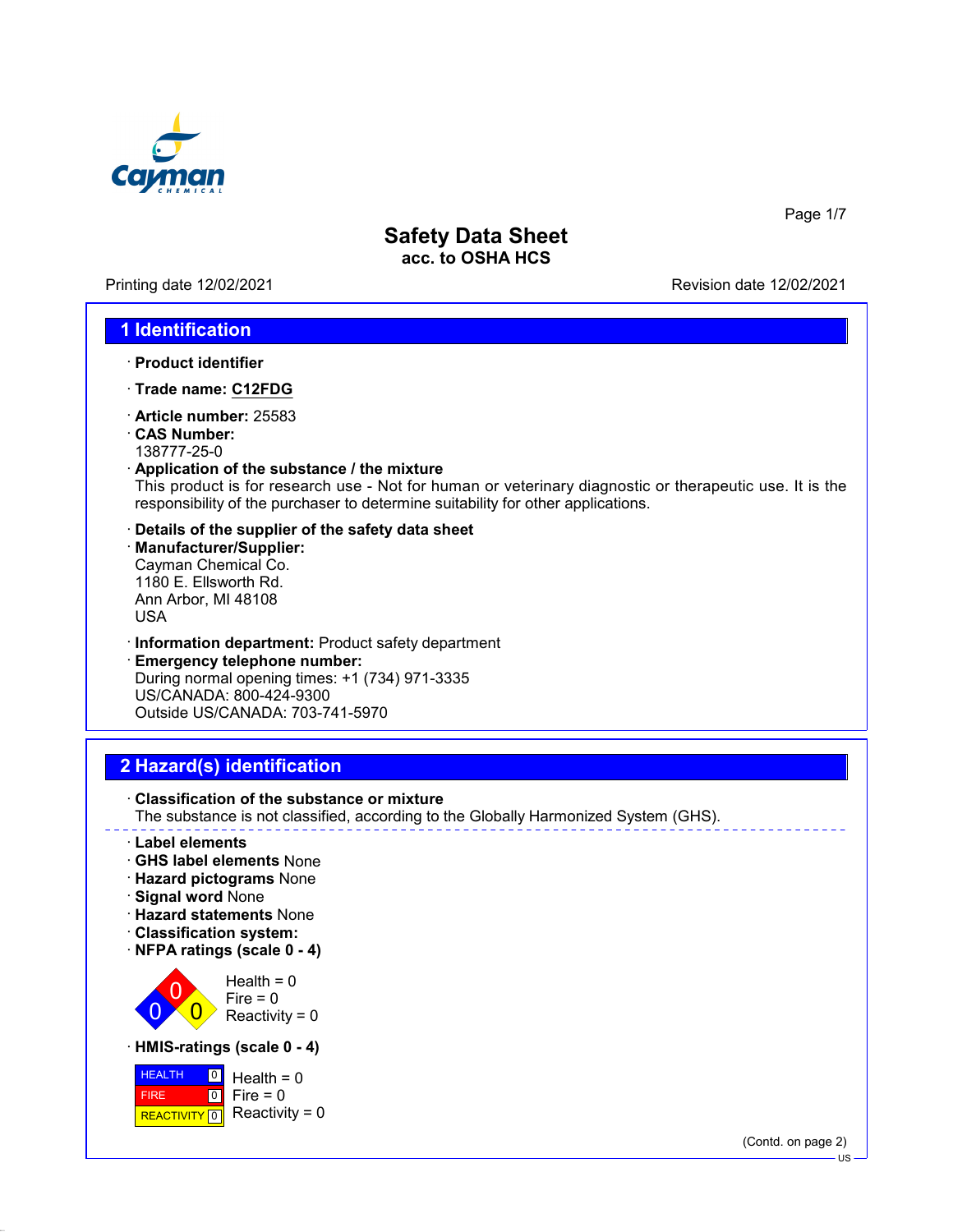Printing date 12/02/2021 Revision date 12/02/2021

(Contd. from page 1)

#### **Trade name: C12FDG**

- · **Other hazards**
- · **Results of PBT and vPvB assessment**
- · **PBT:** Not applicable.
- · **vPvB:** Not applicable.

### **3 Composition/information on ingredients**

- · **Chemical characterization: Substances**
- · **CAS No. Description**
- 138777-25-0 C12FDG

#### **4 First-aid measures**

- · **Description of first aid measures**
- · **General information:** No special measures required.
- · **After inhalation:** Supply fresh air; consult doctor in case of complaints.
- · **After skin contact:** Generally the product does not irritate the skin.
- · **After eye contact:** Rinse opened eye for several minutes under running water.
- · **After swallowing:** If symptoms persist consult doctor.
- · **Information for doctor:**
- · **Most important symptoms and effects, both acute and delayed** May cause anemia, cough, CNS depression, drowsiness, headache, heart damage, lassitude (weakness, exhaustion), liver damage, narcosis, reproductive effects, teratogenic effects. No further relevant information available.
- · **Indication of any immediate medical attention and special treatment needed** No further relevant information available.

### **5 Fire-fighting measures**

- · **Extinguishing media**
- · **Suitable extinguishing agents:** Use fire fighting measures that suit the environment. A solid water stream may be inefficient.
- · **Special hazards arising from the substance or mixture** No further relevant information available.
- · **Advice for firefighters**
- · **Protective equipment:** No special measures required.

# **6 Accidental release measures**

- · **Personal precautions, protective equipment and emergency procedures** Not required.
- · **Environmental precautions:** Do not allow to enter sewers/ surface or ground water.
- · **Methods and material for containment and cleaning up:** Pick up mechanically.
- · **Reference to other sections** See Section 7 for information on safe handling. See Section 8 for information on personal protection equipment. See Section 13 for disposal information.
- · **Protective Action Criteria for Chemicals**
- · **PAC-1:** Substance is not listed.
- · **PAC-2:** Substance is not listed.

(Contd. on page 3)

US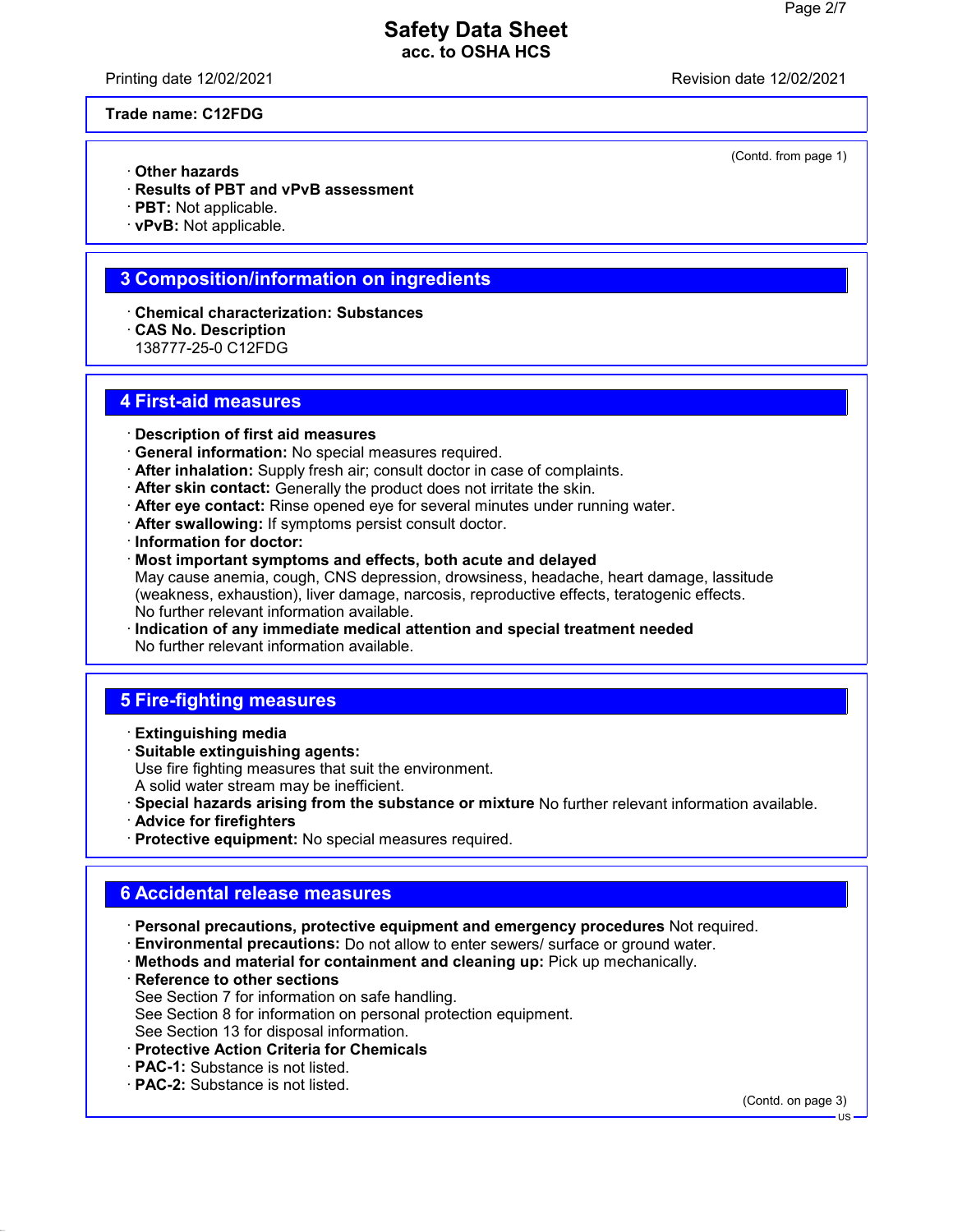Printing date 12/02/2021 Revision date 12/02/2021

(Contd. from page 2)

**Trade name: C12FDG**

· **PAC-3:** Substance is not listed.

### **7 Handling and storage**

- · **Handling:**
- · **Precautions for safe handling** No special measures required.
- · **Information about protection against explosions and fires:** No special measures required.
- · **Conditions for safe storage, including any incompatibilities**
- · **Storage:**
- · **Requirements to be met by storerooms and receptacles:** No special requirements.
- · **Information about storage in one common storage facility:** Not required.
- · **Further information about storage conditions:** None.
- · **Specific end use(s)** No further relevant information available.

# **8 Exposure controls/personal protection**

· **Additional information about design of technical systems:** No further data; see item 7.

- · **Control parameters**
- · **Components with limit values that require monitoring at the workplace:** Not required.
- · **Additional information:** The lists that were valid during the creation were used as basis.
- · **Exposure controls**
- · **Personal protective equipment:**
- · **General protective and hygienic measures:**
- The usual precautionary measures for handling chemicals should be followed.
- · **Breathing equipment:** Not required.
- · **Protection of hands:**

The glove material has to be impermeable and resistant to the product/ the substance/ the preparation. Due to missing tests no recommendation to the glove material can be given for the product/ the preparation/ the chemical mixture.

Selection of the glove material on consideration of the penetration times, rates of diffusion and the degradation

· **Material of gloves**

The selection of the suitable gloves does not only depend on the material, but also on further marks of quality and varies from manufacturer to manufacturer.

· **Penetration time of glove material**

The exact break through time has to be found out by the manufacturer of the protective gloves and has to be observed.

· **Eye protection:** Not required.

| 9 Physical and chemical properties                                                  |                 |                    |  |  |
|-------------------------------------------------------------------------------------|-----------------|--------------------|--|--|
| Information on basic physical and chemical properties<br><b>General Information</b> |                 |                    |  |  |
| Appearance:                                                                         |                 |                    |  |  |
| Form:                                                                               | Solid           |                    |  |  |
| Color:                                                                              | Not determined. |                    |  |  |
| · Odor:                                                                             | Characteristic  |                    |  |  |
| · Structural Formula                                                                | C44H55NO16      |                    |  |  |
| · Molecular Weight                                                                  | 853.9 g/mol     |                    |  |  |
|                                                                                     |                 | (Contd. on page 4) |  |  |
|                                                                                     |                 | $US -$             |  |  |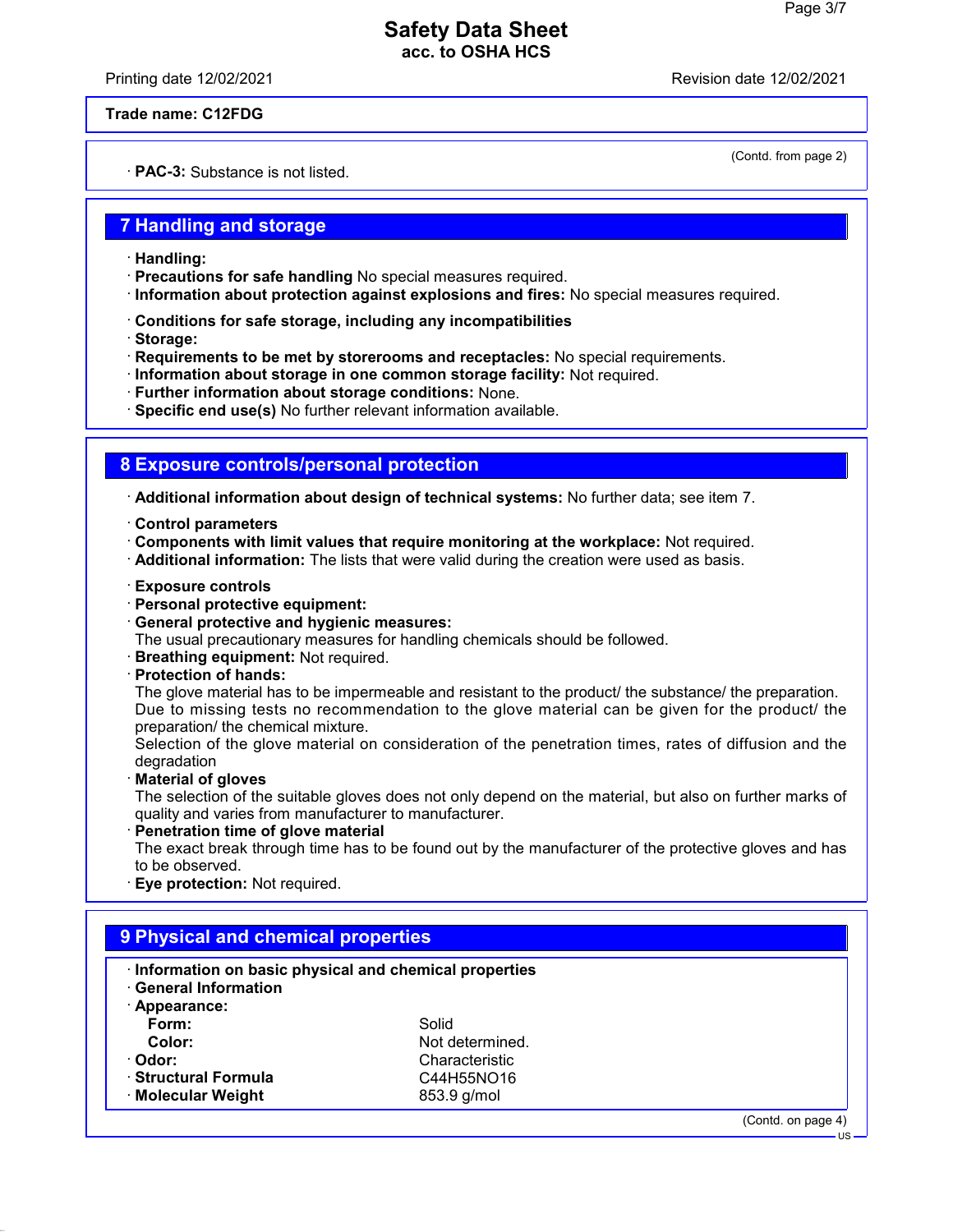Printing date 12/02/2021 **Printing date 12/02/2021** 

#### **Trade name: C12FDG**

|                                                                                                          | (Contd. from page 3)                                                     |
|----------------------------------------------------------------------------------------------------------|--------------------------------------------------------------------------|
| Odor threshold:                                                                                          | Not determined.                                                          |
| pH-value:                                                                                                | Not applicable.                                                          |
| <b>Change in condition</b><br><b>Melting point/Melting range:</b><br><b>Boiling point/Boiling range:</b> | Undetermined.<br>Undetermined.                                           |
| · Flash point:                                                                                           | Not applicable.                                                          |
| · Flammability (solid, gaseous):                                                                         | Product is not flammable.                                                |
| <b>Decomposition temperature:</b>                                                                        | Not determined.                                                          |
| · Auto igniting:                                                                                         | Not determined.                                                          |
| Danger of explosion:                                                                                     | Product does not present an explosion hazard.                            |
| <b>Explosion limits:</b><br>Lower:<br>Upper:                                                             | Not determined.<br>Not determined.                                       |
| · Vapor pressure:                                                                                        | Not applicable.                                                          |
| · Density:<br><b>Relative density</b><br>· Vapor density<br>· Evaporation rate                           | Not determined.<br>Not determined.<br>Not applicable.<br>Not applicable. |
| Solubility in / Miscibility with<br>Water:                                                               | Not determined.                                                          |
| · Partition coefficient (n-octanol/water): Not determined.                                               |                                                                          |
| · Viscosity:<br>Dynamic:<br>Kinematic:<br><b>SOLUBILITY</b>                                              | Not applicable.<br>Not applicable.<br><b>DMSO</b>                        |
| <b>Other information</b>                                                                                 | No further relevant information available.                               |

# **10 Stability and reactivity**

- · **Reactivity** No further relevant information available.
- · **Chemical stability**
- · **Thermal decomposition / conditions to be avoided:** No decomposition if used according to specifications.
- · **Possibility of hazardous reactions** No dangerous reactions known.
- · **Conditions to avoid** No further relevant information available.
- · **Incompatible materials:** Strong oxidizing agents
- · **Hazardous decomposition products:** Carbon oxides, Nitrogen oxides

### **11 Toxicological information**

- · **Information on toxicological effects**
- · **Acute toxicity:**
- · **Primary irritant effect:**
- · **on the skin:** No irritant effect.

(Contd. on page 5)

 $\overline{HS}$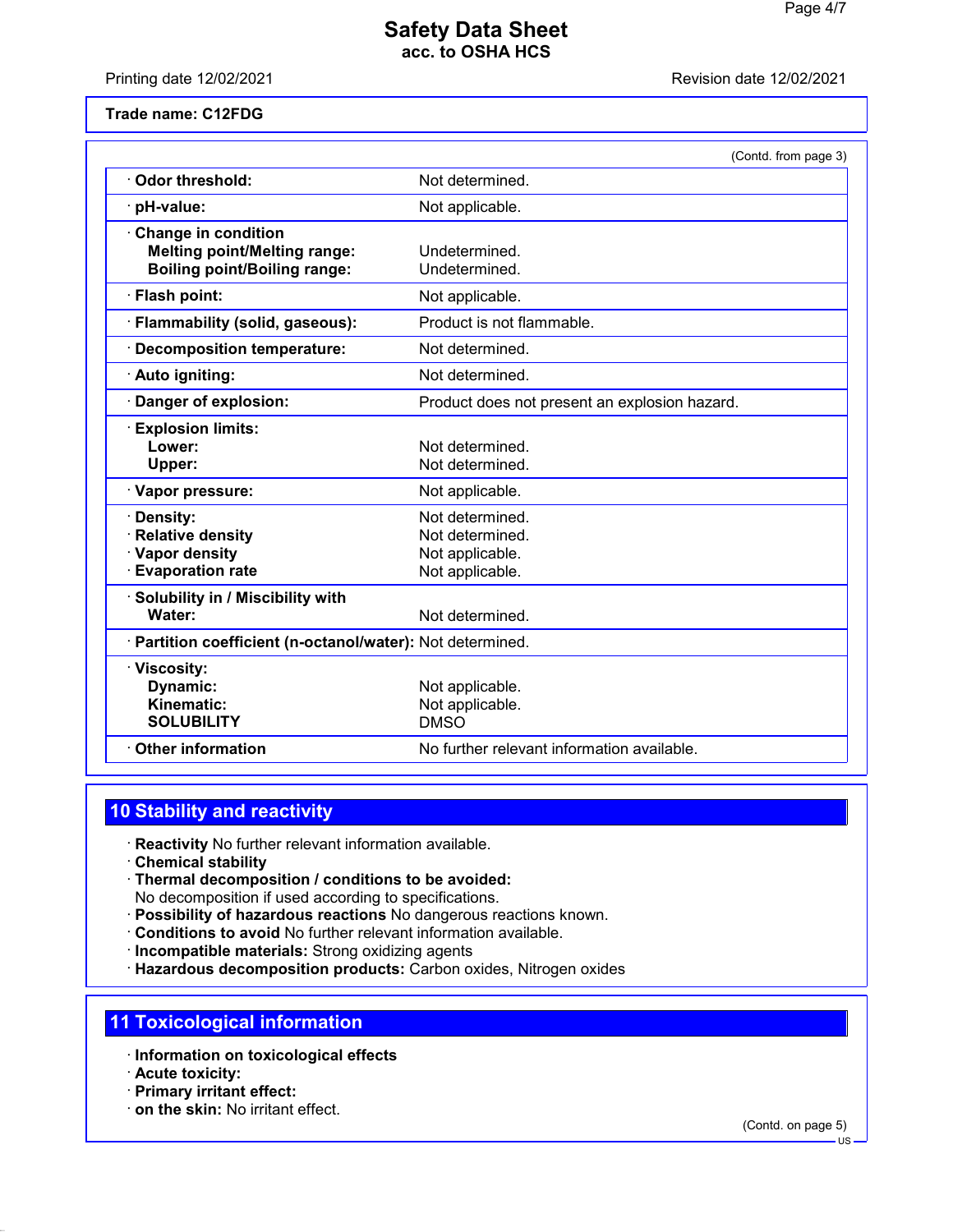Printing date 12/02/2021 Revision date 12/02/2021

(Contd. from page 4)

#### **Trade name: C12FDG**

- · **on the eye:** No irritating effect.
- · **Sensitization:** No sensitizing effects known.

· **Additional toxicological information:** When used and handled according to specifications, the product does not have any harmful effects according to our experience and the information provided to us. The substance is not subject to classification.

- · **Carcinogenic categories**
- · **IARC (International Agency for Research on Cancer)** Substance is not listed.
- · **NTP (National Toxicology Program)** Substance is not listed.
- · **OSHA-Ca (Occupational Safety & Health Administration)** Substance is not listed.

# **12 Ecological information**

- · **Toxicity**
- · **Aquatic toxicity:** No further relevant information available.
- · **Persistence and degradability** No further relevant information available.
- · **Behavior in environmental systems:**
- · **Bioaccumulative potential** No further relevant information available.
- · **Mobility in soil** No further relevant information available.
- · **Additional ecological information:**
- · **General notes:**
- Water hazard class 1 (Self-assessment): slightly hazardous for water

Do not allow undiluted product or large quantities of it to reach ground water, water course or sewage system.

- · **Results of PBT and vPvB assessment**
- · **PBT:** Not applicable.
- · **vPvB:** Not applicable.
- · **Other adverse effects** No further relevant information available.

# **13 Disposal considerations**

- · **Waste treatment methods**
- · **Recommendation:** Smaller quantities can be disposed of with household waste.
- · **Uncleaned packagings:**
- · **Recommendation:** Disposal must be made according to official regulations.

| · UN-Number                  |               |  |
|------------------------------|---------------|--|
| · DOT, IMDG, IATA            | not regulated |  |
| · UN proper shipping name    |               |  |
| · DOT, IMDG, IATA            | not regulated |  |
| · Transport hazard class(es) |               |  |
| · DOT, ADN, IMDG, IATA       |               |  |
| · Class                      | not regulated |  |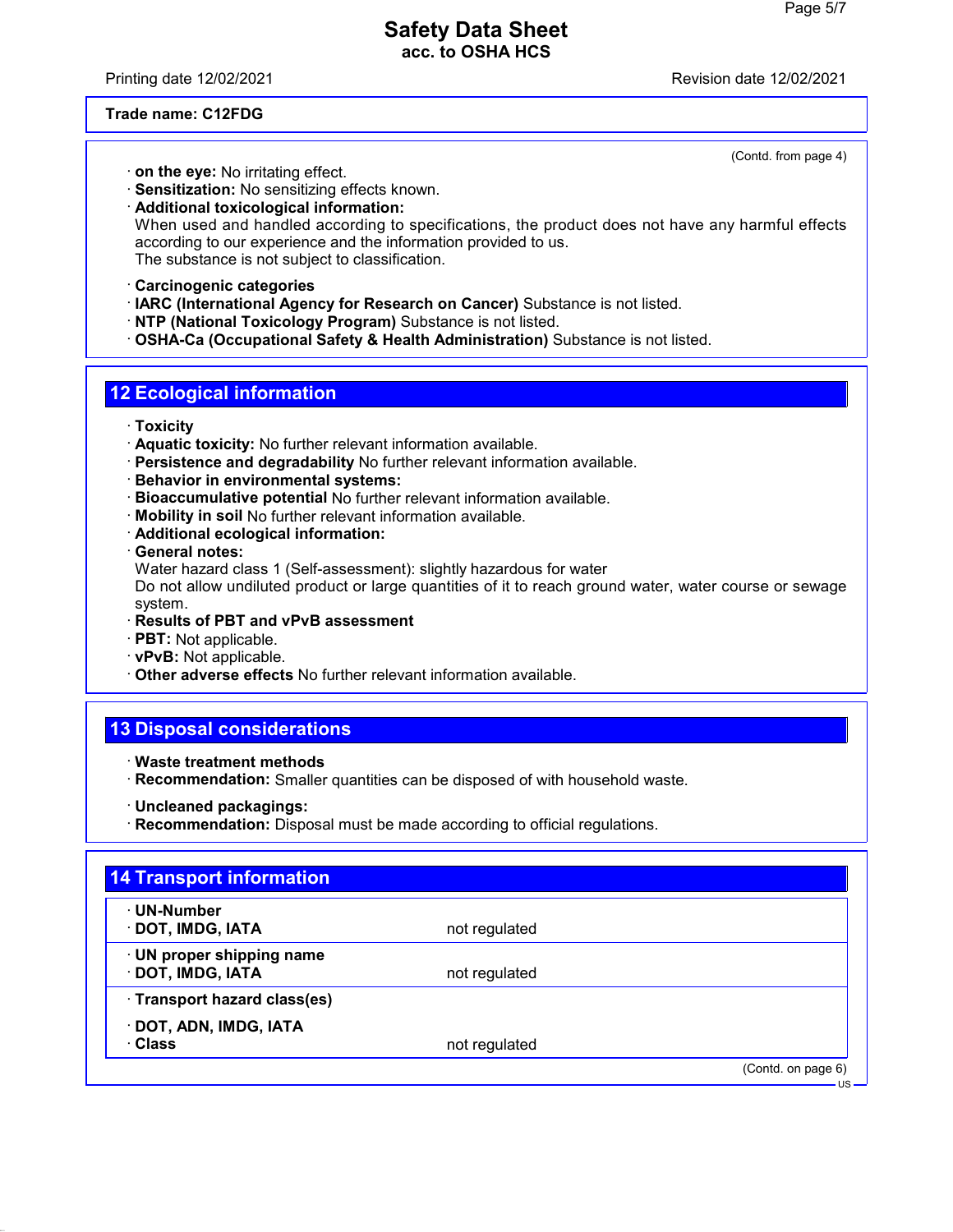Printing date 12/02/2021 **Printing date 12/02/2021** 

**Trade name: C12FDG**

|                                                                            |                 | (Contd. from page 5) |
|----------------------------------------------------------------------------|-----------------|----------------------|
| · Packing group<br>· DOT, IMDG, IATA                                       | not regulated   |                      |
| <b>Environmental hazards:</b>                                              | Not applicable. |                      |
| · Special precautions for user                                             | Not applicable. |                      |
| Transport in bulk according to Annex II of<br>MARPOL73/78 and the IBC Code | Not applicable. |                      |
| · UN "Model Regulation":                                                   | not regulated   |                      |

# **15 Regulatory information**

· **Safety, health and environmental regulations/legislation specific for the substance or mixture** No further relevant information available.

· **Sara**

- · **Section 355 (extremely hazardous substances):** Substance is not listed.
- · **Section 313 (Specific toxic chemical listings):** Substance is not listed.
- · **TSCA (Toxic Substances Control Act):** Substance is not listed.
- · **Hazardous Air Pollutants** Substance is not listed.

· **Proposition 65**

- · **Chemicals known to cause cancer:** Substance is not listed.
- · **Chemicals known to cause reproductive toxicity for females:** Substance is not listed.
- · **Chemicals known to cause reproductive toxicity for males:** Substance is not listed.
- · **Chemicals known to cause developmental toxicity:** Substance is not listed.
- · **Carcinogenic categories**
- · **EPA (Environmental Protection Agency)** Substance is not listed.
- · **TLV (Threshold Limit Value)** Substance is not listed.
- · **NIOSH-Ca (National Institute for Occupational Safety and Health)** Substance is not listed.
- · **Chemical safety assessment:** A Chemical Safety Assessment has not been carried out.

#### **16 Other information**

All chemicals may pose unknown hazards and should be used with caution. This SDS applies only to the material as packaged. If this product is combined with other materials, deteriorates, or becomes contaminated, it may pose hazards not mentioned in this SDS. Cayman Chemical Company assumes no responsibility for incidental or consequential damages, including lost profits, arising from the use of these data. It shall be the user's responsibility to develop proper methods of handling and personal protection based on the actual conditions of use. While this SDS is based on technical data judged to be reliable, Cayman Chemical Company assumes no responsibility for the completeness or accuracy of the information contained herein.

- · **Department issuing SDS:** Environment protection department.
- · **Contact:** -
- · **Date of preparation / last revision** 12/02/2021 / -
- · **Abbreviations and acronyms:**
- IMDG: International Maritime Code for Dangerous Goods
- DOT: US Department of Transportation
- IATA: International Air Transport Association CAS: Chemical Abstracts Service (division of the American Chemical Society)
- NFPA: National Fire Protection Association (USA)
- HMIS: Hazardous Materials Identification System (USA)
- PBT: Persistent, Bioaccumulative and Toxic
- vPvB: very Persistent and very Bioaccumulative

(Contd. on page 7)

US